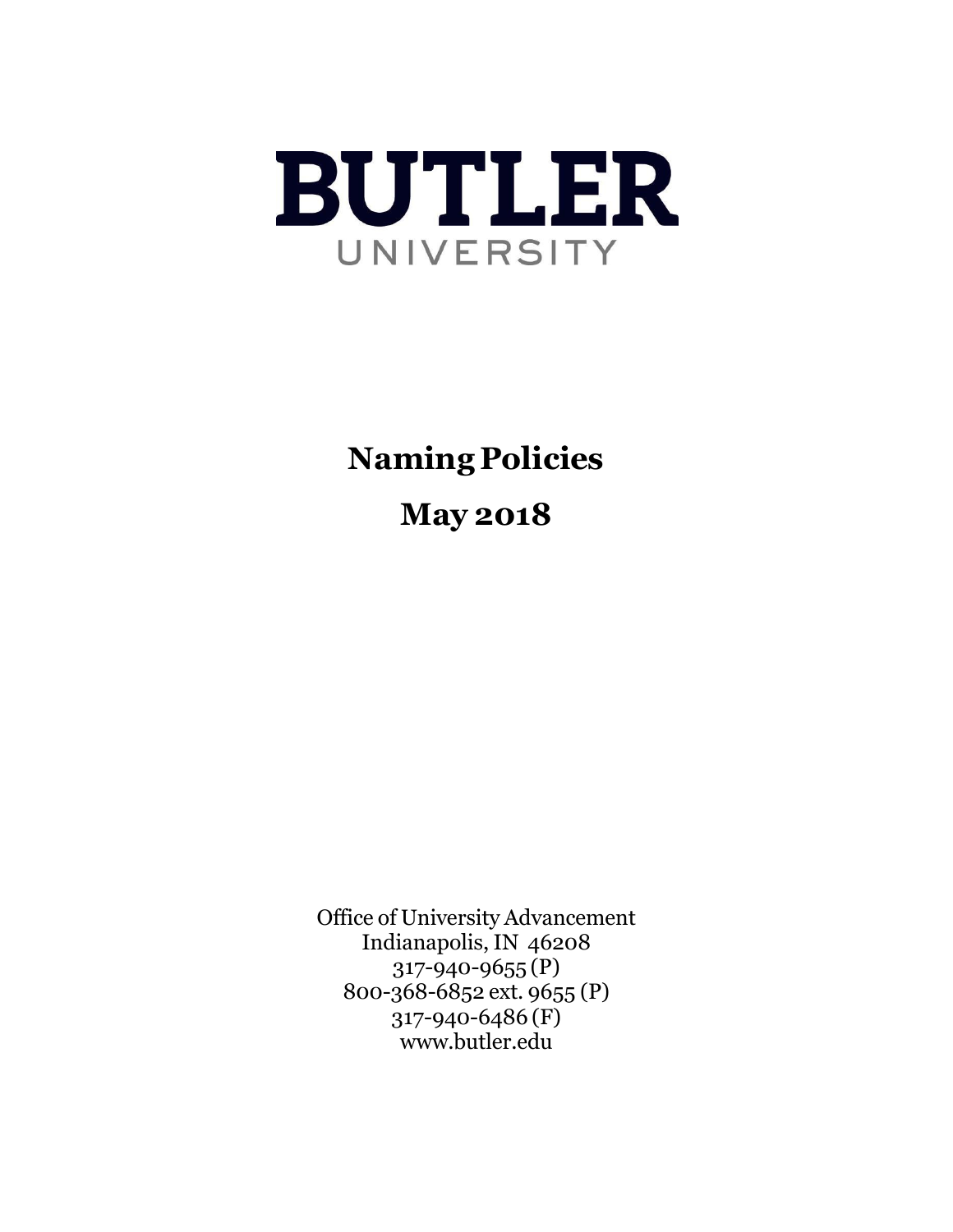#### **NAMINGOPPORTUNITIES Academic Entities / Physical Entities Policies and Procedures**

## **Purpose**

This policy sets forth the criteria and procedures for naming Academic Entities and Physical Entities of Butler University.

## **Definitions**

For purposes of this policy the following definitions shall apply:

The term "Academic Entity" refers to any position, department, school, program, college, center, institute, organization, unit, professorship, lectureship, or resource that may be named.

The term "Physical Entity" refers to any existing or proposed University building, building addition or physical space (interior and exterior) involving University property not named prior to implementation of this policy.

# **Naming Authority**

Authority to name Academic Entities or Physical Entities rests with the University Board of Trustees through the review and approval of the Advancement Committee of the same.

# **Procedures**

When naming Minor Entities, the Vice President for University Advancement will be made aware of intentions to name Academic and/or Physical Entities by way of standard gift agreement procedures and will provide final approval through the signed execution thereof.

When naming Major Entities, the Vice President for University Advancement will discuss the potential naming with appropriate University officials including the Advancement Committee of the University Board of Trustees and the University President.

# **Naming Criteria**

Naming an Academic Entity or Physical Entity should be undertaken discreetly, advisedly, and with concern for how the action will be viewed retrospectively.

Central to all naming of Academic Entities and Physical Entities is the University's commitment to recognize:

A. Benefactors who have made substantial financial contributions to the University. The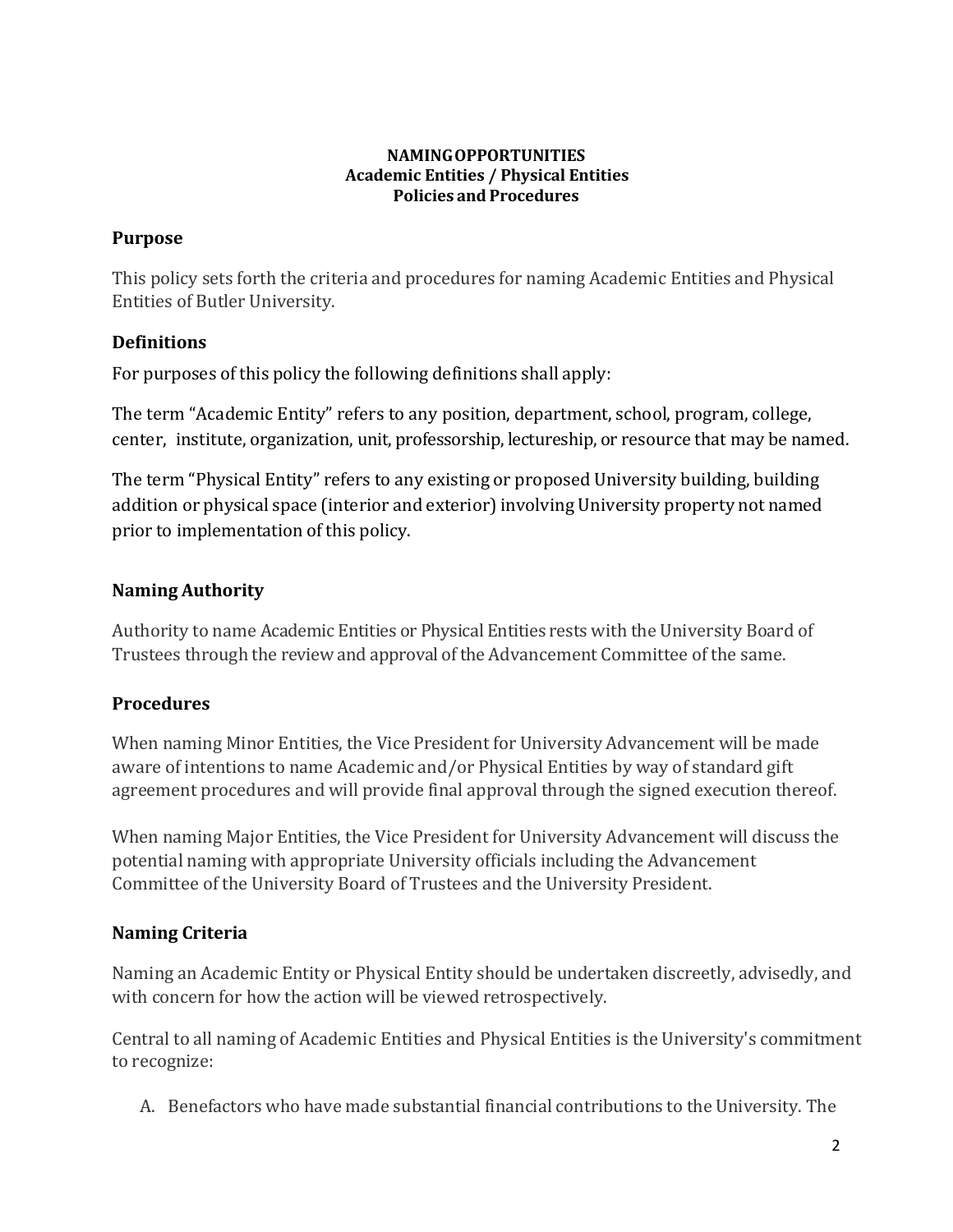term "benefactors"includes individuals, corporations, and other organizations;

- B. In rare instances, individuals of outstanding personal character who have made substantial contributions to society or to a field of study, who have made substantial contributions as a member of the University faculty or administration, or who have a personal connection to or demonstrable support of the mission of the University;
- C. The traditions and history of the University that may include, but not be limited to, recognition of events, dates, organizations, places or programs.

## **Contribution guidelines**

In order for an Academic Entity or Physical Entity to be named based upon a contribution, the following conditions should be met:

- A. The amount of the gift will follow the contribution guidelines described and outlined in the tables below;
- B. A commitment will be based on a signed commitment by the donor, and the payment period for the commitment must fall within any constraints applicable to the project being named as outlined in Butler University's Charitable Gift Policy;
- C. A donor may name an approved Academic Entity or Physical Entity with a commitment of an irrevocable planned gift provided that the following criteria are met:
	- a. Circumstances make it practical for the University to accept a planned gift for the given purpose;
	- b. The discounted (to present) value of the deferred commitment meets or exceeds the naming level approved for the designated facility or program; and
	- c. Exceptions to standard guidelines as outlined above will require review and approval by the Gift Review Committee.
- D. If an Academic Entity or Physical Entity should change its physical location prior to naming, commitments will be honored to the maximum extent possible per the terms of the gift agreement.

The following gift amounts are suggested as guidelines for the naming of Academic or Physical Entities of the University. **Final naming amounts may vary according to scale or at the discretion of the University Board of Trustees through the Advancement Committee of the University Board of Trustees.**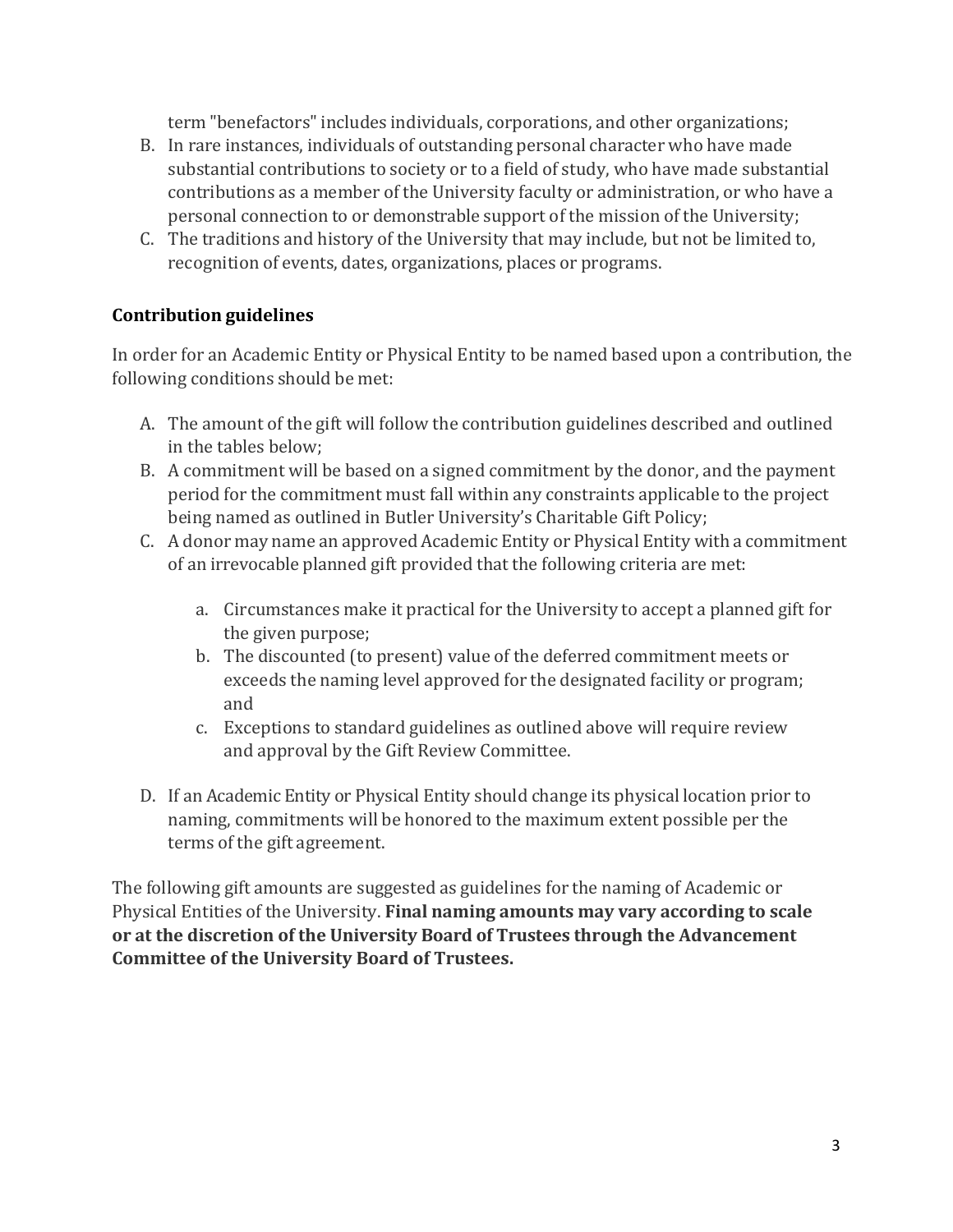# **ACADEMIC ENTITY**

A gift for naming an Academic Entity should be substantial and significant, even transformative in nature, enabling the Academic Entity to improve its competitiveness or distinction, or perhaps enabling the establishment of a new program within an existing unit.

Generally speaking, a gift to name an Academic Entity should equal at least 20% of the annual operating budget for that College, Unit, department, center, etc. It is preferred that 75% of that gift amount be placed in an endowment for the benefit of that Academic Entity.

| School or College: An Endowed College Fund provides perpetual<br>support for the educational programs, activities, research endeavors<br>and physical plant, equipment and structures associated with the<br>college. An endowed college fund can also provide for continuing<br>maintenance and improvements to necessary infrastructures which<br>support the educational goals and mission of the college.                                                                              | Beginning at<br>\$10 million |
|--------------------------------------------------------------------------------------------------------------------------------------------------------------------------------------------------------------------------------------------------------------------------------------------------------------------------------------------------------------------------------------------------------------------------------------------------------------------------------------------|------------------------------|
| <b>Department:</b> An Endowed Department Fund supports an entire center,<br>institute, program, or department at Butler University. Funds are<br>available for the director's or department chair's salary and for selected<br>programs and initiatives which enhance students' educational<br>experiences and raise the caliber of teaching activities within the<br>department, center, institute, or program. Funds may also support<br>faculty development and curriculum enhancement. | Beginning at<br>\$5 million  |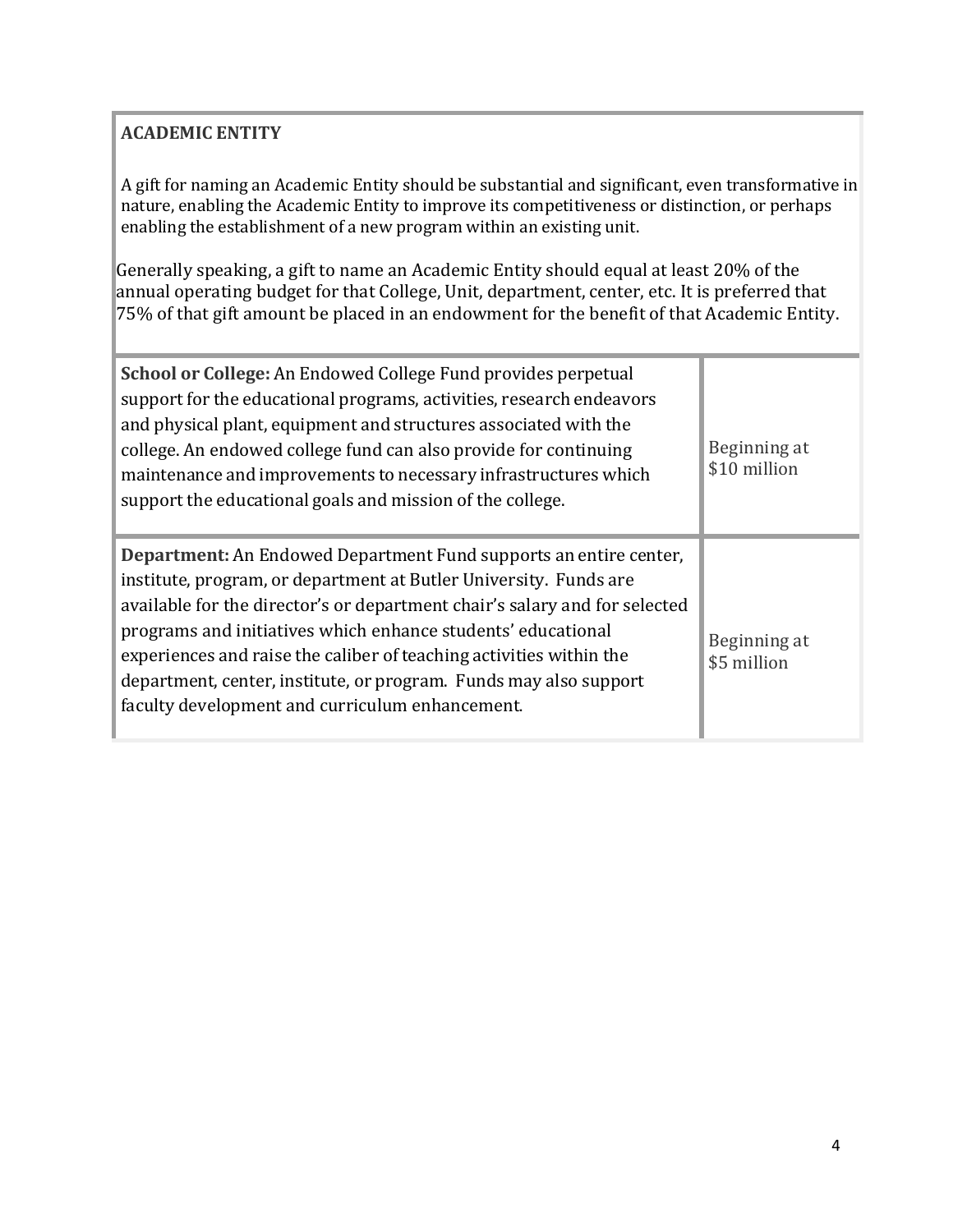| <b>Center or Institute</b>                                                                                                                                                                                                                        | Beginning at<br>\$5 million |
|---------------------------------------------------------------------------------------------------------------------------------------------------------------------------------------------------------------------------------------------------|-----------------------------|
| Program (e.g. Honors, Residential College,<br><b>Creative Writing)</b>                                                                                                                                                                            | Beginning at<br>\$1 million |
| <b>Distinguished Speaker Series</b>                                                                                                                                                                                                               | Beginning at<br>\$1 million |
| <b>Positions:</b>                                                                                                                                                                                                                                 |                             |
| Dean: An Endowed Chair for the Dean partially supports the salary,<br>benefits, special programs, and initiatives of the dean of the college for<br>which it is designated as well as professional development of faculty<br>and staff            | Beginning at<br>\$5 million |
| Department Chair/Directorship: An Endowed Department Chair<br>partially supports the salary and benefits of the head of the subject<br>department and provides discretionary funds for other expenses as<br>appropriate.                          | Beginning at<br>\$3 million |
| Professorship: An Endowed Professorship partially supports the salary<br>and benefits of the faculty who are appointed to these positions and<br>provides discretionary funds for other expenses as appropriate.                                  | Beginning at<br>\$2 million |
| Faculty Excellence Fund: An Endowed Faculty Excellence Fund provides<br>support for leadership development, teaching excellence and research,<br>and scholarly engagement for an outstanding faculty member selected by<br>University leadership. | Beginning at<br>\$100,000   |
|                                                                                                                                                                                                                                                   |                             |
| Scholarship: An Endowed Scholarship partially supports educational<br>expenses of a current Butler student(s).                                                                                                                                    | Beginning at<br>\$50,000    |
| <b>Endowed Program Funds: An Endowed Program Fund provides</b><br>support to a University academic or athletic department, program,<br>unit, etc.                                                                                                 | Beginning at<br>\$50,000    |
| Current Use Program Fund: A Current Use Fund Program provides<br>support to a University academic or athletic department, program,<br>unit, etc.                                                                                                  | Beginning at<br>\$25,000    |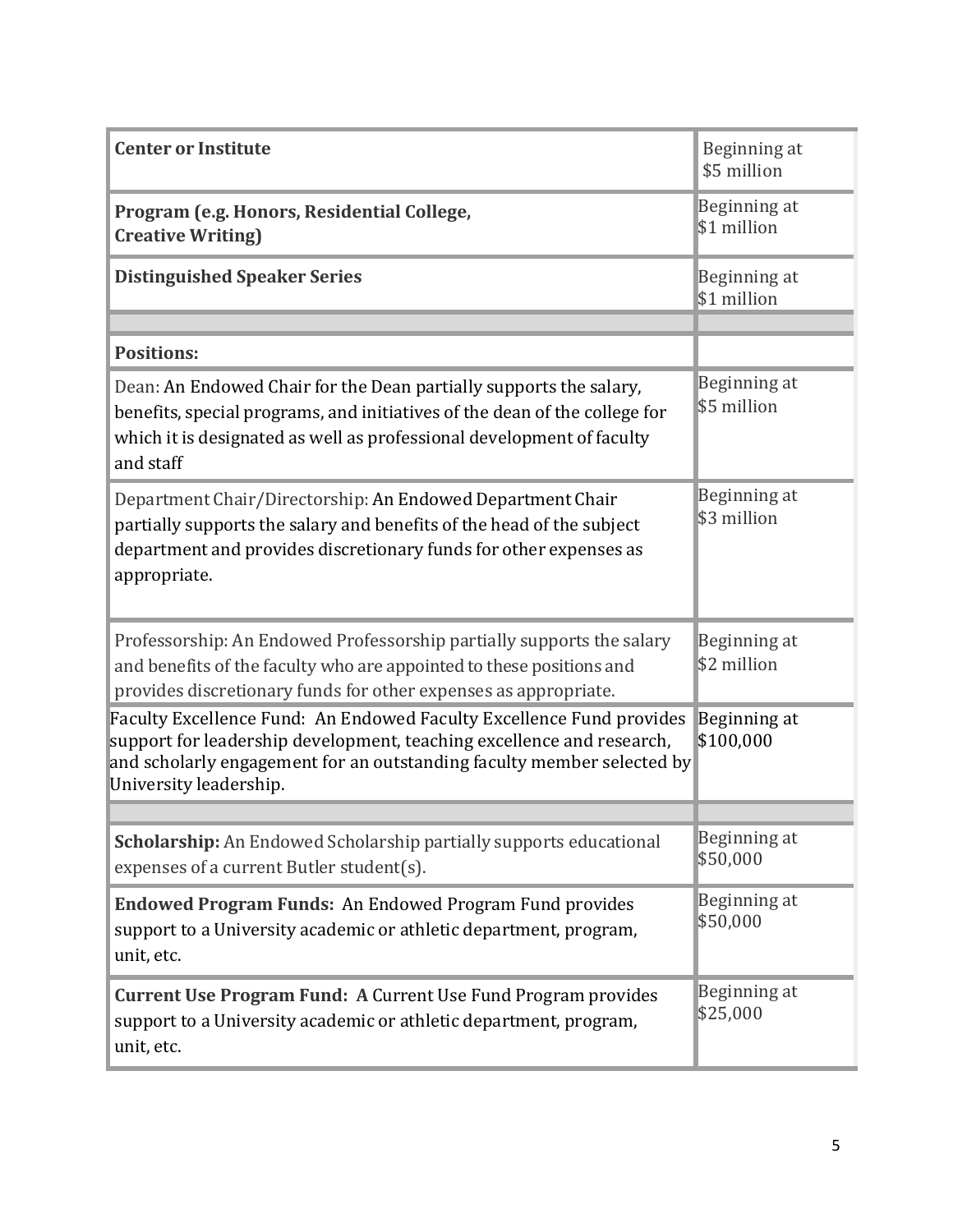## **PHYSICAL ENTITY**

**New Construction:** A minimum of one-third of the total project cost to construct a new building or an addition to an existing facility, or an amount approved by the President and the Board of Trustees. Whenever possible, 10% of gift should be placed in an endowment to support ongoing operating and maintenance of the building.

**Renovation:** A minimum of one-third of the total project cost for a significant renovation of an existing facility, or an amount approved by the University President or the Board of Trustees. Whenever possible, 10% of gift should be placed in an endowment to support ongoing operating and maintenance of the building.

**Existing Building:** A minimum of one-third of the replacement cost of an existing facility not undergoing renovation. Typically, three-fourths of a gift to name an existing facility not undergoing renovation will be in the form of endowment, preferably unrestricted endowment, to the University facility.

**Guideline amounts will vary according to scale. Use of room, size, and prominence on campus will determine the value of the space. An inventory of available named spaces and specific price points will be available for each Physical Entity project.**

| Lecture Halls/Auditoria                                                             | Beginning at<br>\$250,000 |
|-------------------------------------------------------------------------------------|---------------------------|
| Teaching & Research Laboratories/Studios                                            | Beginning at<br>\$25,000  |
| Classrooms/Conference Rooms                                                         | Beginning at<br>\$25,000  |
| <b>Offices</b>                                                                      | Beginning at<br>\$10,000  |
| Interior & Exterior Public Spaces<br>(e.g. atria, lobbies, courtyards, playgrounds) | Beginning at<br>\$25,000  |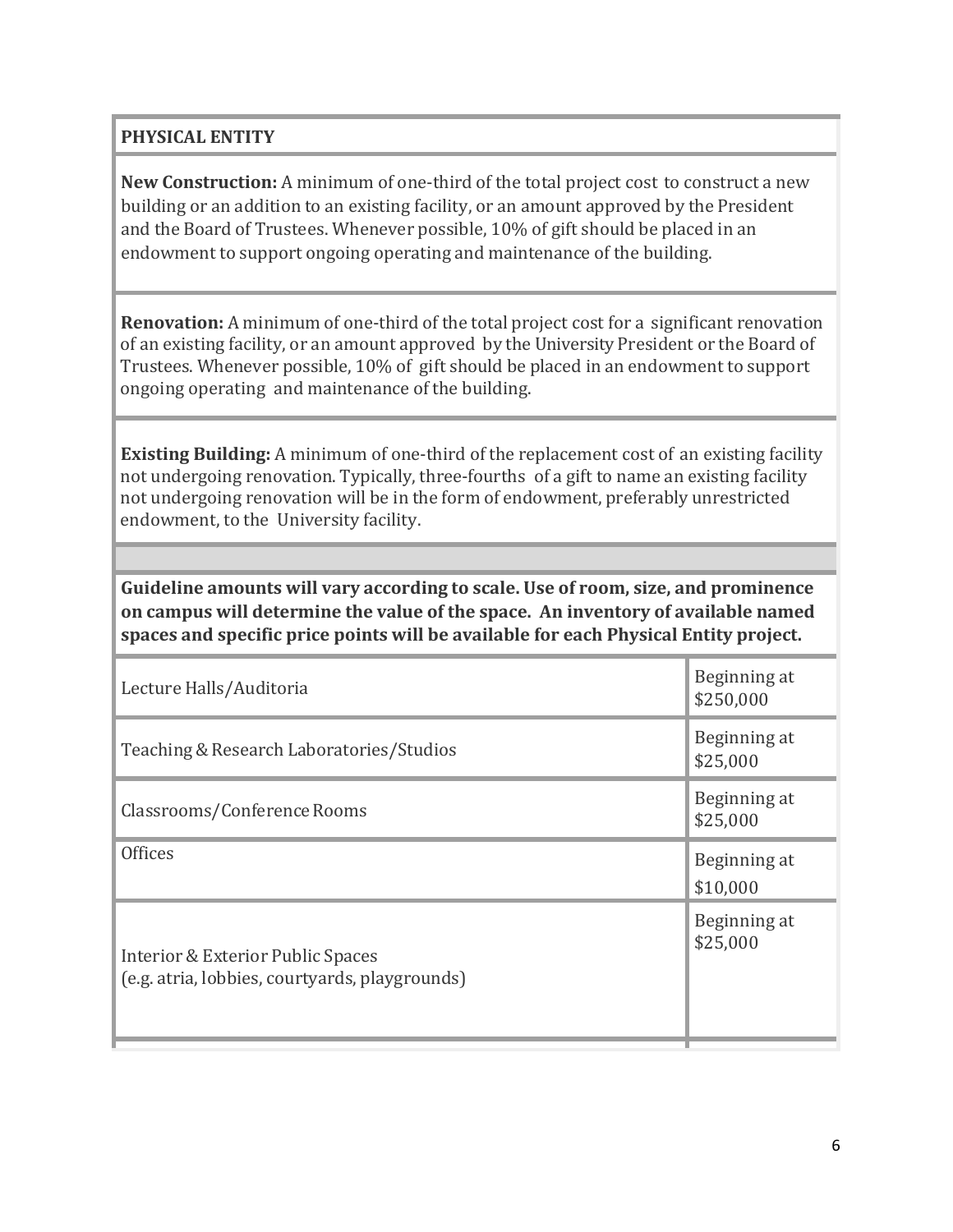| Interior & Exterior Finishes       | Beginning at                                              |
|------------------------------------|-----------------------------------------------------------|
| (e.g. trees, benefits, status set) | \$25,000                                                  |
| Athletic Non-academic Facilities   | TBD (Variable<br>and determined<br>according to<br>scale) |

In rare instances, the University Board of Trustees has the authority and discretion to name facilities or spaces without a contribution in honor and recognition of an individual or family.

Amounts indicated above will be reviewed prior to May 31 in even-numbered years, or as warranted by changes in law and university policy by the University Board of Trustees.

## **Recognition**

Appropriate signage will be provided by the University to recognize naming gifts for Physical Entities. For instances in which a corporation names a Physical Entity, signage shall always adhere to Butler University's co-branding guidelines.

When an Academic or Physical Entity is named, the University owns all rights of publicity, advertising, and any use of the Name in promotional, instructional, and advertising materials in any medium, including but not limited to: print, film, video, radio, the internet and/or any other form or method of communication.

## **Duration and Modification of Naming**

- A. Duration: The duration of a benefactor's or honoree's name on any Academic or Physical Entity ordinarily continues for as long as the Entity is used in the same manner or for the same purpose for which the naming occurred. Upon demolition, replacement, substantial renovation, redesignation of purpose, or similar modification of a named Academic Entity or Physical Entity, the University may deem that the naming conditions be revisited in accordance with the guidelines below:
	- a. The appropriate University representative will make all reasonable efforts to inform the original benefactors or honorees or their surviving family members in advance of any space changes for naming gifts of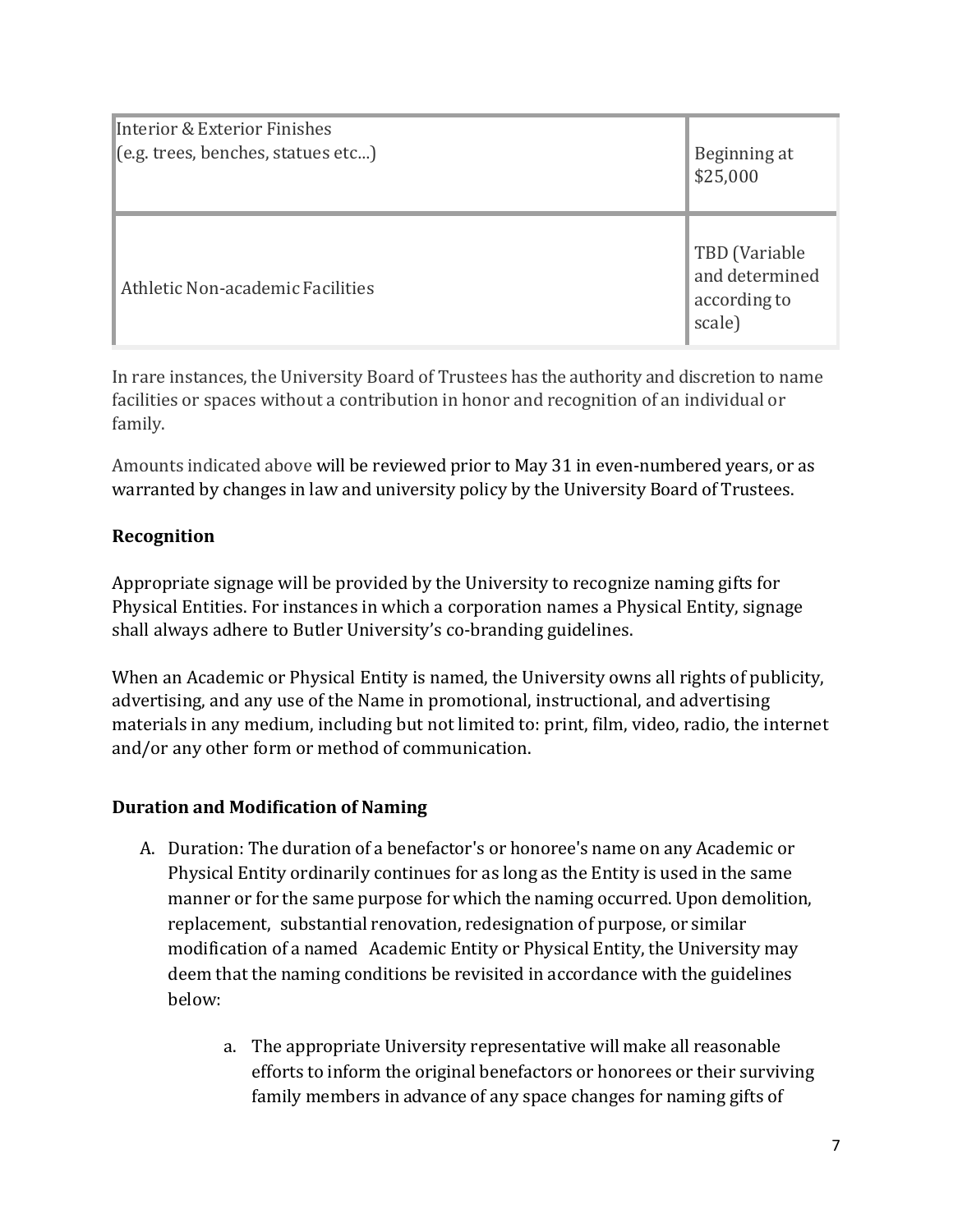\$100,000 and above.

- b. The University may, but is not required to, provide for the appropriate perpetuation of the previous name. Perpetuation of the original name in an equivalent naming is not required unless specifically stated in a signed gift agreement. Appropriate perpetuation of previous names may include, for instance, a plaque in or adjacent to new or renovated facilities.
- c. The University, in most cases, will offer the original benefactor, honorees, or their surviving family members the right of first refusal to rename the Academic Entity or Physical Entity under current naming policies for naming gifts of \$100,000 and above.
- d. In the event of a corporate or organization naming of a facility, if the corporate or organization name changes, the University may deem that the naming period has concluded. For additional considerations when corporate or organization name changes occur, see below.
- B. Renaming: When the benefactor's or honoree's naming period has concluded, the Academic Entity or Physical Entity may be renamed and the original name removed, in recognition of new gifts and subject to any specific terms and conditions set forth in the original naming agreement and subject to the guidelines above.
- C. Joint or Hyphenated Naming: In exceptional circumstances, additional names may be added to an Academic Entity or Physical Entity in recognition of an additional gift even if the prior benefactor's or honoree's naming period has not concluded, subject to any specific terms and conditions set forth in the original naming agreement. Hyphenation is one method for jointly naming an Academic Entity or Physical Entity.
- D. Term Naming: Neither Academic nor Physical Entities shall be named for a predetermined fixed term. For cases in which a corporate donor provides a gift to support a program for a fixed term, they shall be recognized as the presenting donor (e.g. Global Adventures in Liberal Arts presented by John Doe Associates)
- E. Benefactor or Honoree Name Changes: If a benefactor or honoree requests a change to the name of an Academic Entity or Physical Entity (e.g. due to divorce or corporate merger), the University will consider the request. If approved, all replacement signage and other related costs shall be made at the donor's or honoree's expense. For additional considerations when corporate name changes occur.

## **Revoking Names on Academic Entities/Physical Entities**

In certain circumstances, the University reserves the right to revoke and terminate its obligations regarding a naming, with no financial responsibility for returning any received contributions to the benefactor. These actions, and the circumstances that prompt them,